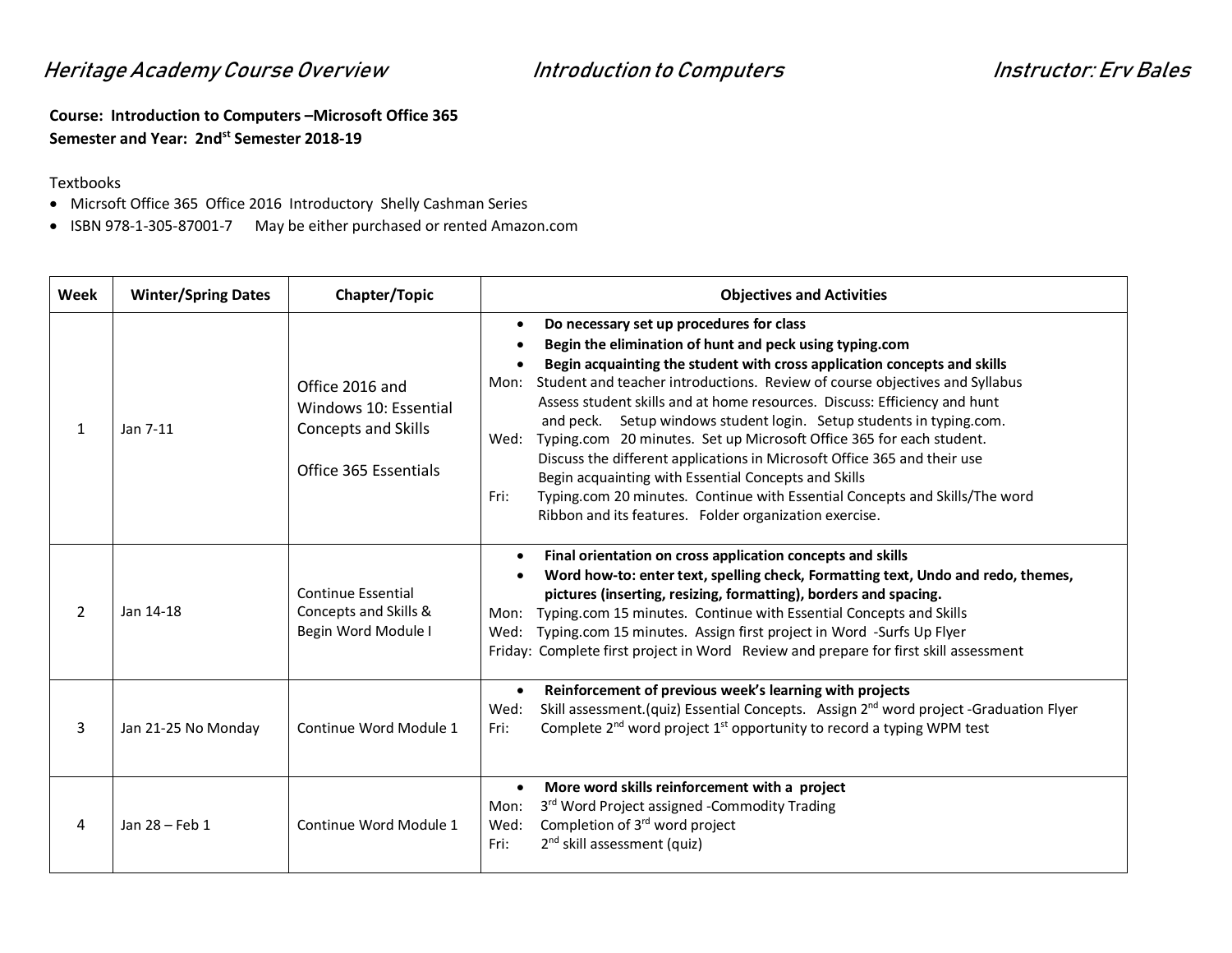|                | Heritage Academy Course Overview |                                                                                  | <b>Introduction to Computers</b><br><b>Instructor: Erv Bales</b>                                                                                                                                                                                                                                                                                                                                                |
|----------------|----------------------------------|----------------------------------------------------------------------------------|-----------------------------------------------------------------------------------------------------------------------------------------------------------------------------------------------------------------------------------------------------------------------------------------------------------------------------------------------------------------------------------------------------------------|
| 5              | Feb 4-8                          | Word Module 3                                                                    | Word how-to: Change margins, set orientation, work with shapes, insert online pictures,<br>$\bullet$<br>add paragraph borders, use & disable hyperlinks, apply styles, set and use tabs, table<br>set-up, address and print an envelope<br>Mon: Project 1 for this module - Apple Park Letter<br>Wed: Continue Apple Park Letter to completion<br>Assign project 2 for this module -Fall Semester Table<br>Fri: |
| 6              | Feb 11-15                        | Word Module 3<br>Introduction to Publisher<br>(Instructor provided<br>materials) | Complete final word project<br>$\bullet$<br>Introduce publisher menu (ribbon)<br>$\bullet$<br>Mon: Word skill assessment (quiz) and finish project -Fall Semester Table<br>Introduction to Publisher -Project 1 assigned<br>Wed:<br>Continue project 1 and complete<br>Fri:                                                                                                                                     |
| $\overline{7}$ | Feb 18-22 No Monday              | to Publisher (Instructor<br>provided materials)                                  | Reinforce publisher skills with projects<br>$\bullet$<br>Wed: Publisher Project 2 -Heritage Tri-fold Brochure Partner (2) project<br>Continue publisher project 2<br>Fri: I                                                                                                                                                                                                                                     |
| 8              | Feb 25 - Mar 1                   | Power Point Module 1                                                             | Final publisher skill honing and assessment<br>$\bullet$<br>Introduce power point and menu features<br>$\bullet$<br>Mon: Continue publisher project 2<br>Wed: Publisher skill assessment (quiz)<br>Introduction of Power Point. The ribbon and features specific to power point<br>Fri:                                                                                                                         |
| 9              | Mar 4-8                          | Power Point Module 1                                                             | PPT how-to: use themes, create title and text slides, add slides and change layouts,<br>$\bullet$<br>insert and format pictures, duplicate and arrange slides, select transitions, view a slide<br>show.<br>Mon: Text Project -Tall Oaks<br>Wed: Continue and finish Tall Oaks Project<br>Text Project -Bake Shoppe<br>Fri:                                                                                     |
| 10             | Mar 11-15                        | Power Point Module 2                                                             | PPT how to: use shapes, change fonts and text background, use word art, change slide<br>$\bullet$<br>backgrounds, find, replace and spell check, add speaker notes.<br>Mon: Text Project -Basketball Camp<br>Wed: Continue project -Basketball Camp<br>Fri:<br>Text Project -Bee Stings                                                                                                                         |
| 11             | Mar 18-22                        | Power Point Module 2                                                             | PPT skill reinforcement using projects<br>$\bullet$<br>Mon: Continue & Complete Project -Bee Stings<br>Wed: Assignment -final module 2 Project<br>Fri:<br>Continue and Complete final module 2 project                                                                                                                                                                                                          |
|                | Mar 25-29                        | <b>Spring Break</b>                                                              |                                                                                                                                                                                                                                                                                                                                                                                                                 |
| 12             | Apr 1-5                          | Power Point Module 3                                                             | PPT How-to: photo edit, align text, insert video and audio clips, control audio and video<br>$\bullet$<br>clips, change animation timing, print handouts.<br>Mon: Text Project -Spokes Bike Club                                                                                                                                                                                                                |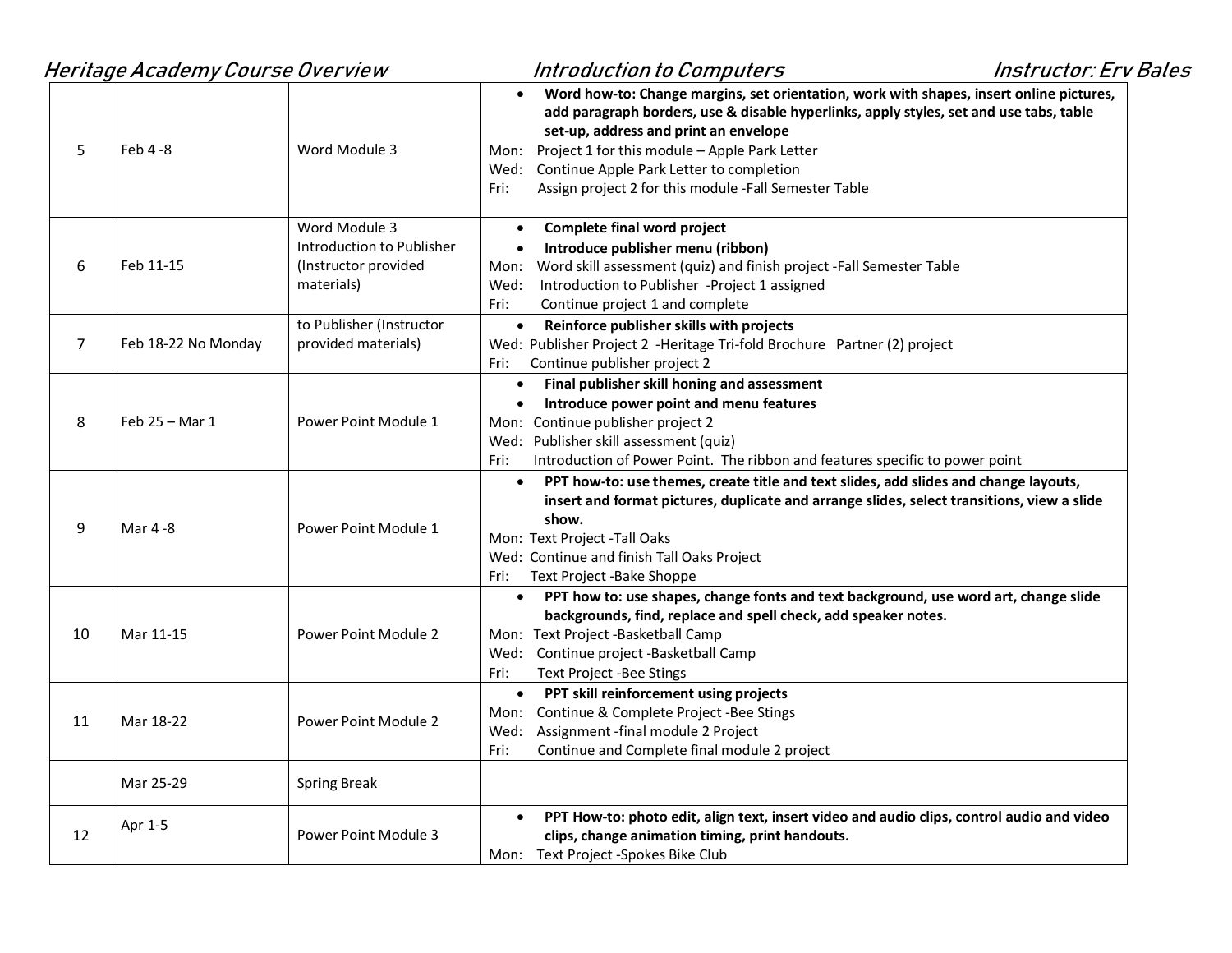|    | Heritage Academy Course Overview |                                                  | <b>Instructor: Erv Bales</b><br>Introduction to Computers                                                                                                                                                                                                                                                                        |  |
|----|----------------------------------|--------------------------------------------------|----------------------------------------------------------------------------------------------------------------------------------------------------------------------------------------------------------------------------------------------------------------------------------------------------------------------------------|--|
|    |                                  |                                                  | Continue and Complete Project -Spokes Bike Club<br>Wed:<br>Fri:<br>Catch up day                                                                                                                                                                                                                                                  |  |
| 13 | Apr 8-12                         | Power Point Module 3                             | More PPT skill reinforcement using projects<br>$\bullet$<br>Final Module 3 project<br>Mon:<br>Continue and complete final PP module 3 project<br>Wed:<br>Power Point Assessment quiz<br>Fri:                                                                                                                                     |  |
| 14 | Apr 15-19 No Friday              | Excel Module 1                                   | <b>Introduction to Excel</b><br>$\bullet$<br>Excel how-to: Enter text and numbers, format cells, use various functions, copy cells,<br>create a chart, name worksheets, use autocalculate<br>Introduction to Excel, purpose and features<br>Mon:<br>Wed: Text project -Personal Budget Worksheet                                 |  |
| 15 | Apr. 22-26                       | Excel Module 2                                   | Excel how-to: Use flash fill, enter formulas, use max, min and avg functions, apply date<br>$\bullet$<br>formats, change row & column widths, check spelling, print worksheet, pages, sections.<br>Text Projects - Olivia's Art Supply & Lima Wholesale<br>Mon:<br>Work on projects<br>Wed:<br>Fri:<br>Assign Olivia Art Project |  |
| 16 | Apr $29 - May 3$                 | Excel Module 2 &<br><b>Excel Selected Topics</b> | <b>Excel skill reinforcement using projects</b><br>$\bullet$<br>Discuss the myriad of Excel applications and project setup<br>Continue and complete -Olivia's & Lima Projects<br>Mon:<br>Excel Assessment quiz<br>Wed:<br>Lecture -other excel operations and uses -<br>Fri:                                                     |  |
| 17 | May 6-10                         | Instructor Topics in various<br>applications     | Project catch-up and special topics<br><b>Final Exam Review sheet distributed</b><br>Final opportunity for Typing.com WPM test submittal                                                                                                                                                                                         |  |
|    | FINAL EXAM May 13-14             |                                                  | <b>Final Exam</b>                                                                                                                                                                                                                                                                                                                |  |